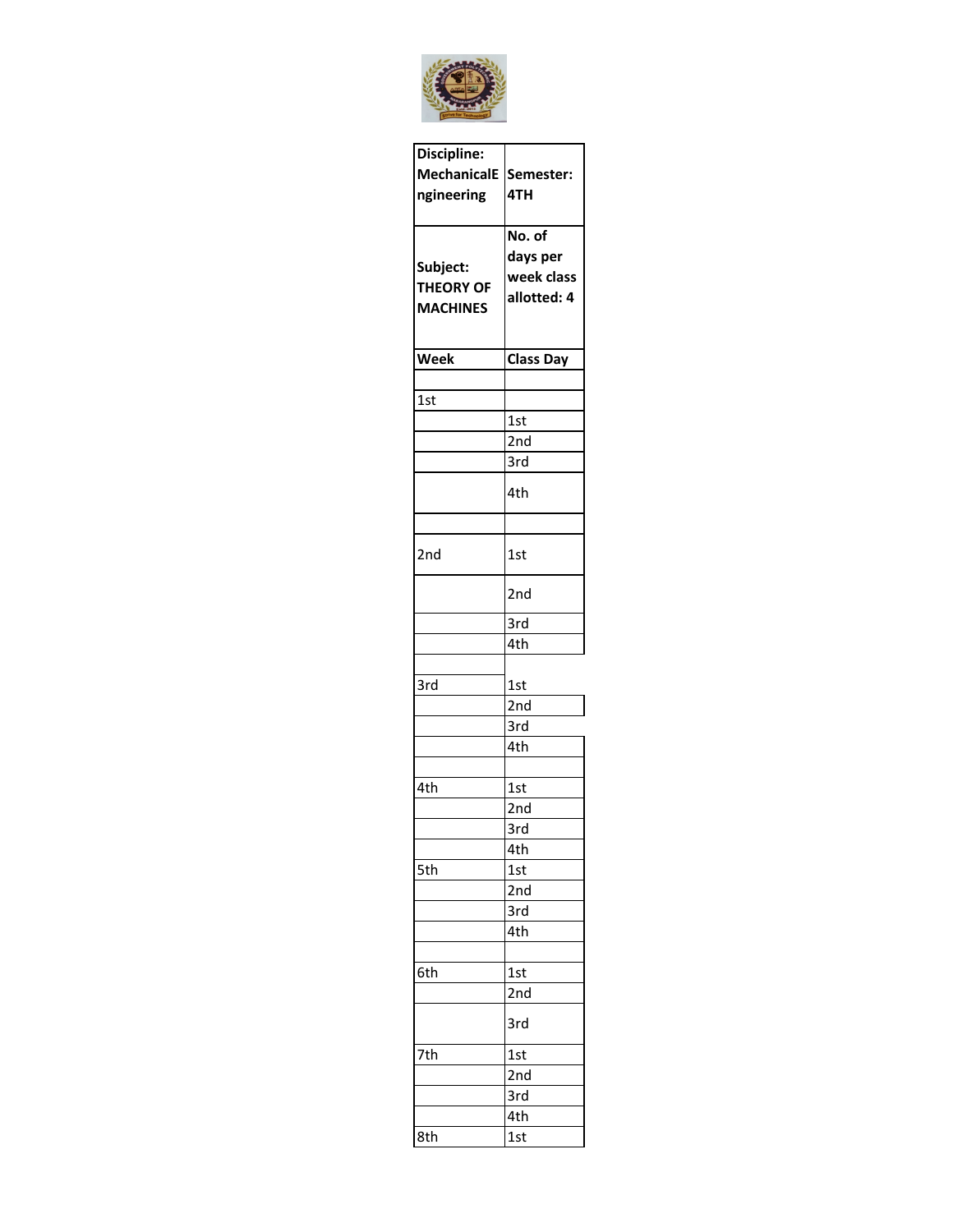|      | 2nd               |  |
|------|-------------------|--|
|      | $\overline{3}$ rd |  |
|      | 4th               |  |
|      |                   |  |
| 9th  | 1st               |  |
|      | 2nd               |  |
|      | 3rd               |  |
|      | 4th               |  |
| 10th | 1st               |  |
|      | 2nd               |  |
|      | 3rd               |  |
|      | 4th               |  |
|      |                   |  |
| 11th | 1st               |  |
|      | 2nd               |  |
|      | 3rd               |  |
|      | 4th               |  |
| 12th | 1st               |  |
|      | 2nd               |  |
|      | 3rd               |  |
|      | 4th               |  |
| 13th | 1st               |  |
|      | 2nd               |  |
|      |                   |  |
|      | 3rd               |  |
|      | 4th               |  |
| 14th | 1st               |  |
|      | 2nd               |  |
|      | 3rd               |  |
|      | 4th               |  |
| 15th | 1st               |  |
|      | 2nd               |  |
|      |                   |  |

## SIGNATURE OF THE FACUL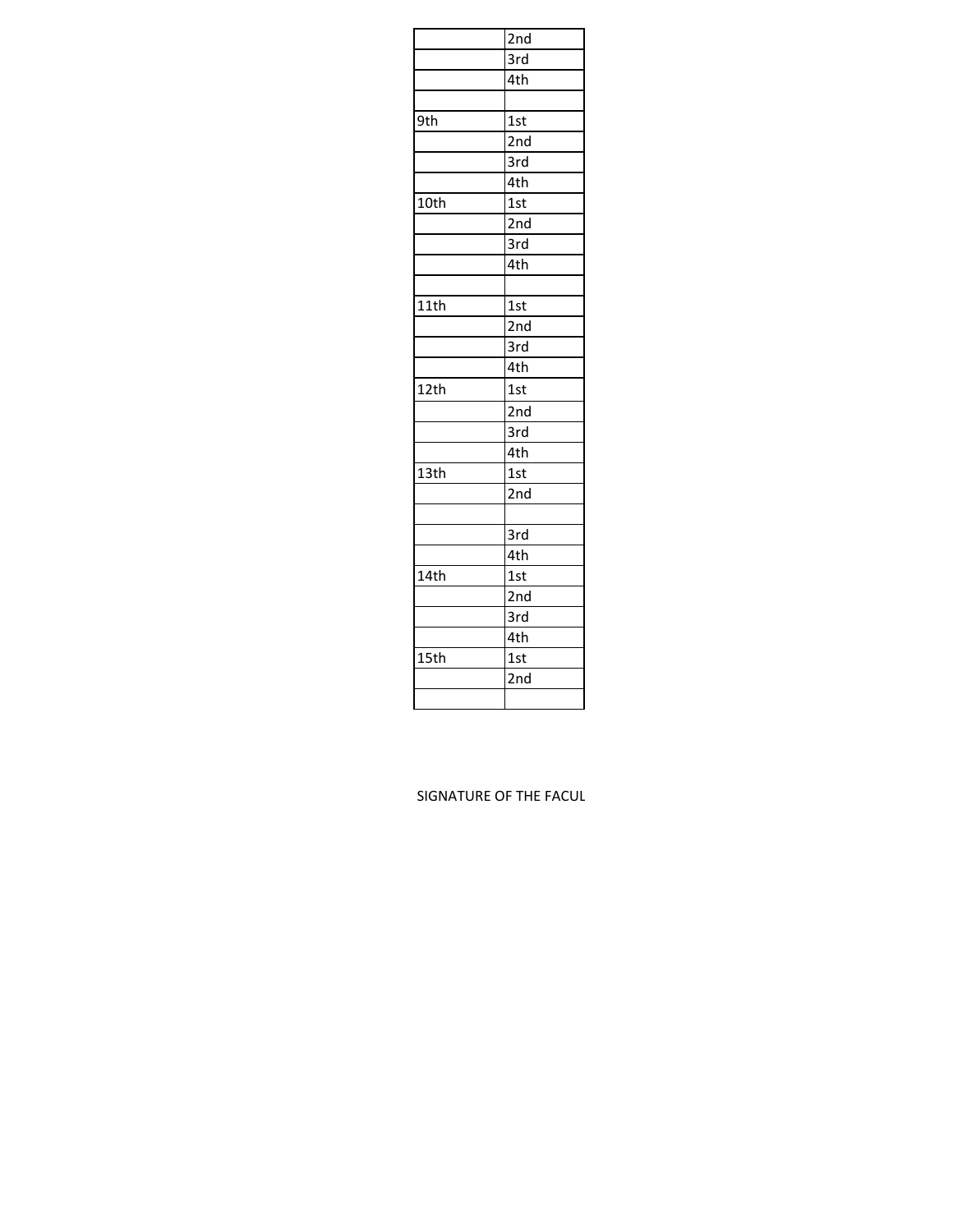## **GOVT POLYTECHNIC , NABARANGPUR . LESSON PLAN FOR THEORY OF MACHINES (Th. 1)**

| Name of the Teaching Faculty: DEEPAK RANJAN PATTNAIK(PTGF)                                                              |
|-------------------------------------------------------------------------------------------------------------------------|
|                                                                                                                         |
| Semester From Date:<br>to Date:                                                                                         |
|                                                                                                                         |
|                                                                                                                         |
| No. of Weeks: 15                                                                                                        |
| <b>Theory</b>                                                                                                           |
|                                                                                                                         |
| <b>1. SIMPLE MECHANISM</b>                                                                                              |
| 1.1. Link, kinematic chain, mechanism, machine                                                                          |
| 1.2. inversion, four bar link mechanism and its inversion                                                               |
| 1.3. lower pair and higher pair                                                                                         |
| 1.4.cam and follower                                                                                                    |
| 2. FRICTION                                                                                                             |
| 2.1. Friction between nut and screw for square thread, screw jack                                                       |
| 2.2. bearing and its classification, description of roller, ball bearing                                                |
| 2.3. torque transmission in conical and flat pivot and conical pivot bearings                                           |
| 2.4. flat collar bearings of single and multiple types                                                                  |
| 2.5 . torque transmission for single and multiple clutches, working of simple frictional brakes                         |
| 3. POWER TRANSMISSION                                                                                                   |
| 3.1. concept of power transmission                                                                                      |
| 3.2. types of drives - belt, rope and chain drive                                                                       |
| 3.3. computation of velocity ratio, length of belts (open and cross), 3.4. ratio of belt tensions, centrifugal tensions |
| 3.5. power transmission by the belt, 3.6. determination of belt thickness and width                                     |
|                                                                                                                         |
| 3.7. v-belts & v belt pulleys<br>3.8. concept of crowning of pulleys                                                    |
| 3.9. gear drives and its terminologies                                                                                  |
| 3.10. gear trains, working principles of simple, compound, reverted and epicyclic gear trains                           |
| <b>4. GOVERNORS AND FLYWHEEL</b><br>4.1 function of governor,<br>4.2. classification of governor                        |
| 4.3. working of watt, porter, proel and Hartnell governor                                                               |
| 4.4. sensitivity , stability and isochronisms<br>4.5 . concept of function of flywheel                                  |
| 4.6. comparison between flywheel and governor<br>4.9. fluctuation of energy & coefficient of fluctuation of speed       |
| <b>5. BALANCING OF MACHINE</b>                                                                                          |
| 5.1. concept of static and dynamic balancing                                                                            |
| 5.2 static balancing of rotating parts(continued)                                                                       |
|                                                                                                                         |
| solved problems on gear and gear drives                                                                                 |
| solved problems on power transmission through belt drives, ratio of belt tensons, length of belts                       |
| 5.2 static balancing of rotating parts (completed)                                                                      |
| 5.3 principles of balancing of reciprocating parts (continued.)                                                         |
| 5.3 principles of balancing of reciprocating parts                                                                      |
| 5.4 causes and effects of unbalance                                                                                     |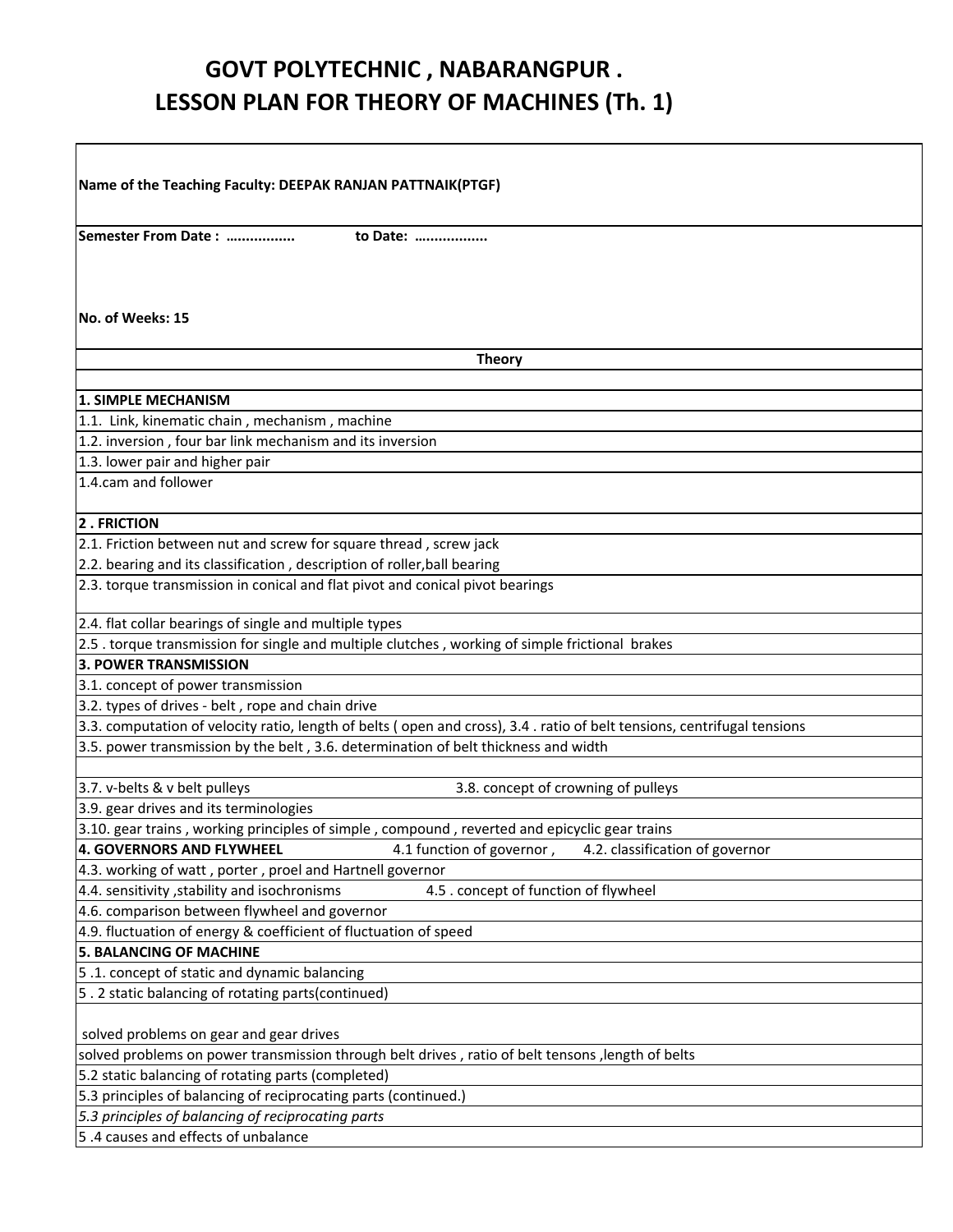| 5.5 static and dynamic balancing                                               |
|--------------------------------------------------------------------------------|
| differences between static and dynamic balancing                               |
| solved problems on balancing of machine parts                                  |
| <b>6. VIBRATION OF MACHINE PARTS</b>                                           |
| 6.1 Introduction to vibration                                                  |
| 6.1.1 terms related to vibration (amplitude, time period, frequency, cycle)    |
| 6.2 classification of vibration(cont.)                                         |
| 6.2 classification of vibration                                                |
| 6.3 concept of natural vibration (cont.)                                       |
| 6.3 concept of natural vibration                                               |
| 6.3.2 forced vibration (cont.)                                                 |
| 6.3.2 solved problems on forced vibration with illustrations                   |
| <b>6. VIBRATION OF MACHINE PARTS (CONT.)</b>                                   |
| 6.3.3 CONCEPT OF DAMPED VIBRATION(CONT.)                                       |
| 6.3.3 CONCEPT OF DAMPED VIBRATION                                              |
| 6.3 damping and its need                                                       |
| 6.4 torsional vibration                                                        |
| 6.5 longitudianl vibration                                                     |
| 6.5.1 solved numericals on torsional and longitudianal vibrations              |
| 6.5.2. differences between torsional and longitudianl vibrations               |
| 6.6 causes and remedies of vibrations                                          |
| solved numericals on damped vibrations                                         |
| solved numericals on natural vibrations                                        |
| PRACTICE AND DOUBT CLEARING SESSIONS                                           |
| solved problems on lower and higher pair, simple mechanism, grubler's equation |
| solved problems on torque transmission in flat pivot and conical pivot bearing |
| basic gear nomenclature                                                        |
| problems on velocity ratio, length of belts (OPEN AND CROSS BELT DRIVE)        |
| problems on power transmission by the belt                                     |
| differences between various types of governors                                 |
| basic differences between a flywheel and a governor, solved numericals         |
| revision on epicyclic gear train, numericals                                   |
|                                                                                |

TY CONCERNED **EXECUTE OF THE FACULT PRINCIPAL** , GPN **H.O.D** , MECHANICAL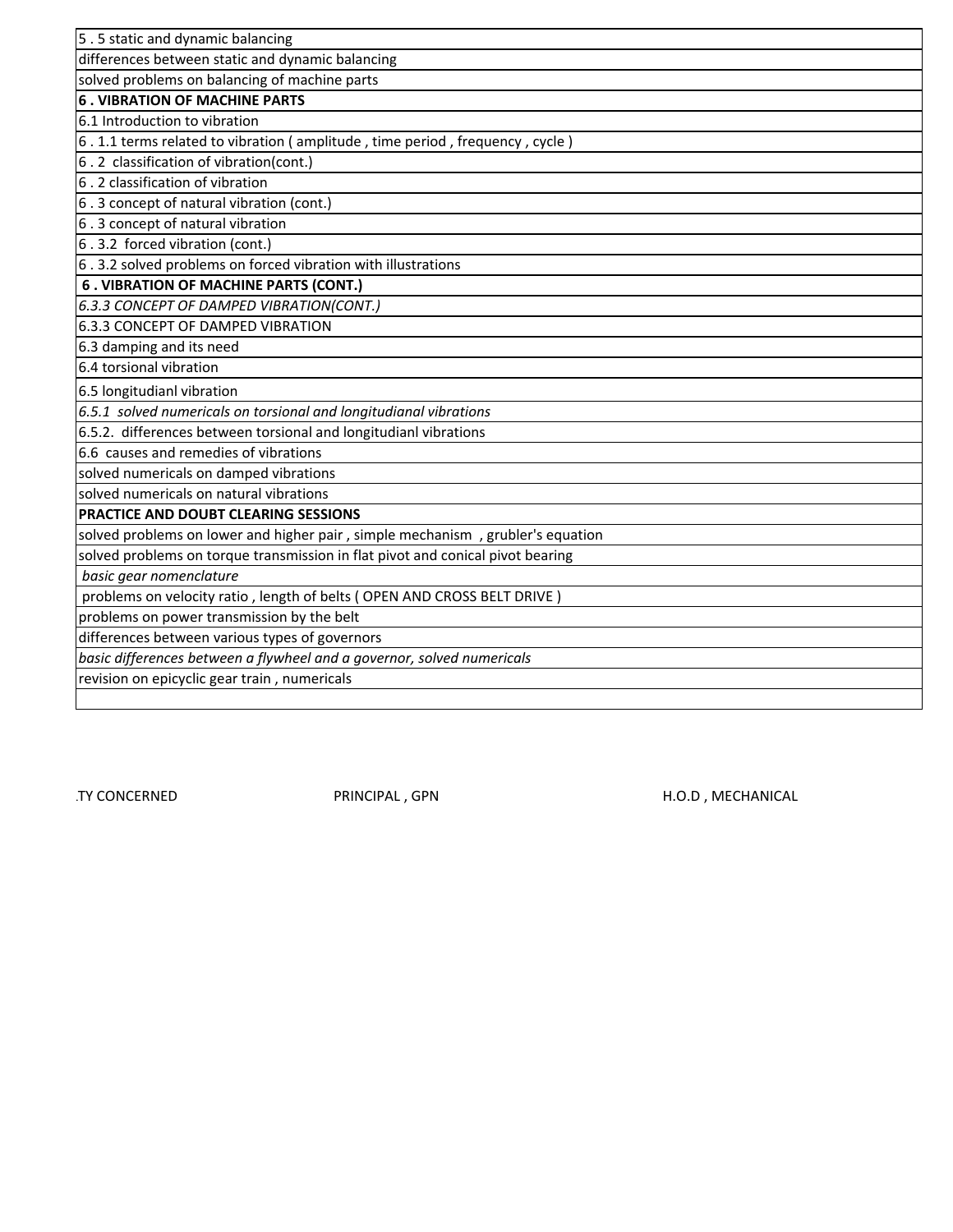| <b>Discipline: Civil</b>  |                       |  |
|---------------------------|-----------------------|--|
| <b>Engineering</b>        | Semester: 3rd         |  |
| <b>Subject: FLUID</b>     | No. of days/ per week |  |
| <b>MECHANICS &amp;</b>    | class allotted: 4     |  |
| <b>HYDRAULIC MACHINES</b> |                       |  |
| (CET 302)                 |                       |  |
| Week                      | Class Day             |  |
|                           |                       |  |
| 1st                       | 1st                   |  |
|                           | 2nd                   |  |
|                           | 3rd                   |  |
|                           |                       |  |
|                           | 4th                   |  |
| 2nd                       | 1st                   |  |
|                           | 2nd                   |  |
|                           | 3rd                   |  |
|                           | 4th                   |  |
| 3rd                       | 1st                   |  |
|                           | 2nd                   |  |
|                           | 3rd                   |  |
|                           | 4th                   |  |
| 4th                       | 1st                   |  |
|                           | 2nd                   |  |
|                           | 3rd                   |  |
|                           | 4th                   |  |
| 5th                       | 1st                   |  |
|                           | 2nd                   |  |
|                           | 3rd                   |  |
|                           | 4th                   |  |
| 6th                       | 1st                   |  |
|                           | 2nd                   |  |
|                           | 3rd                   |  |
|                           | 4th                   |  |
| 7th                       | 1st                   |  |
|                           | 2nd                   |  |

Г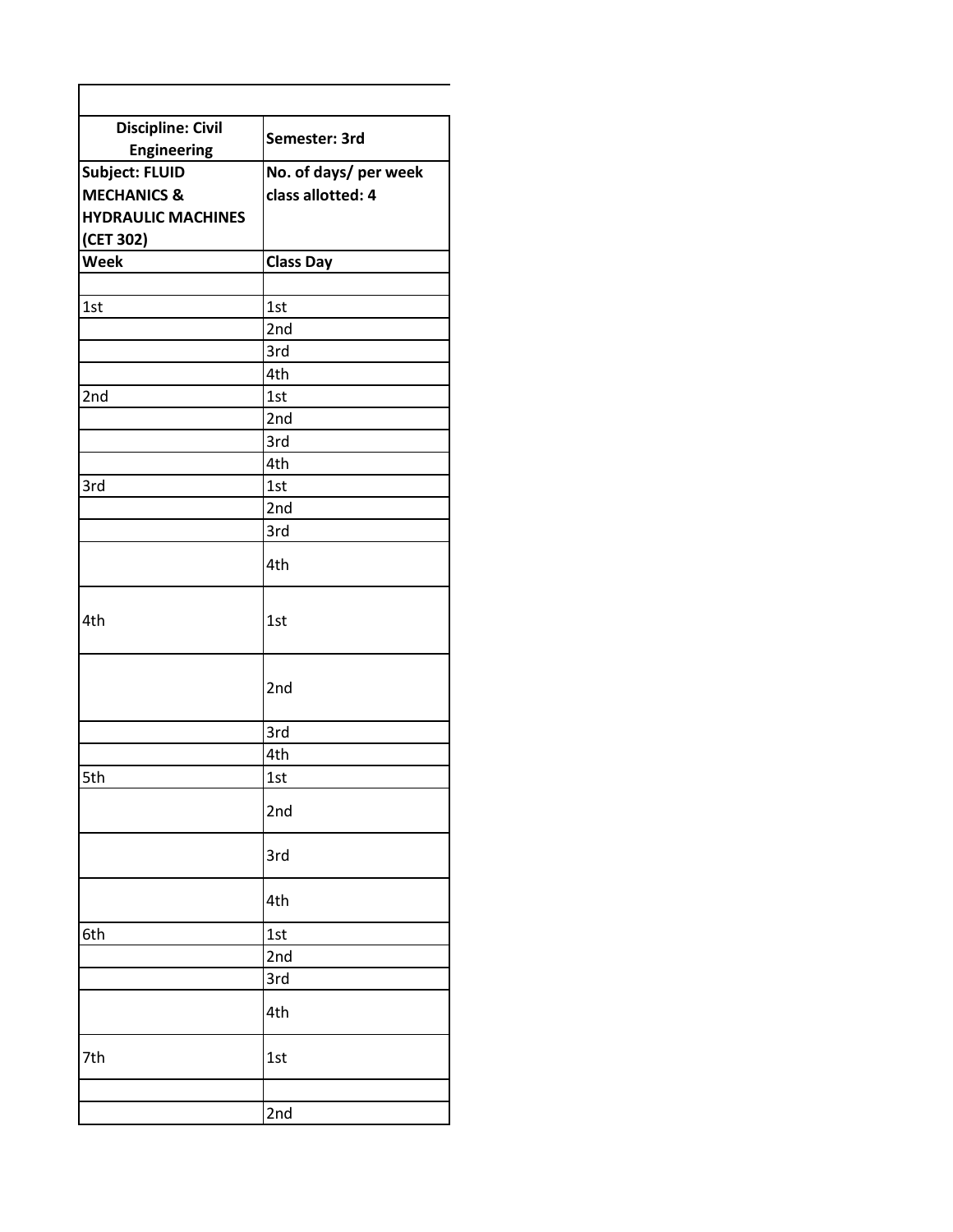|      | 3rd |
|------|-----|
|      | 4th |
| 8th  | 1st |
|      | 2nd |
|      | 3rd |
|      | 4th |
| 9th  | 1st |
|      | 2nd |
|      | 3rd |
|      | 4th |
| 10th | 1st |
|      | 2nd |
|      | 3rd |
|      | 4th |
| 11th | 1st |
|      | 2nd |
|      | 3rd |
|      | 4th |
| 12th | 1st |
|      | 2nd |
|      | 3rd |
|      | 4th |
| 13th | 1st |
|      | 2nd |
|      | 3rd |
|      | 4th |
| 14th | 1st |
|      | 2nd |
|      | 3rd |
|      |     |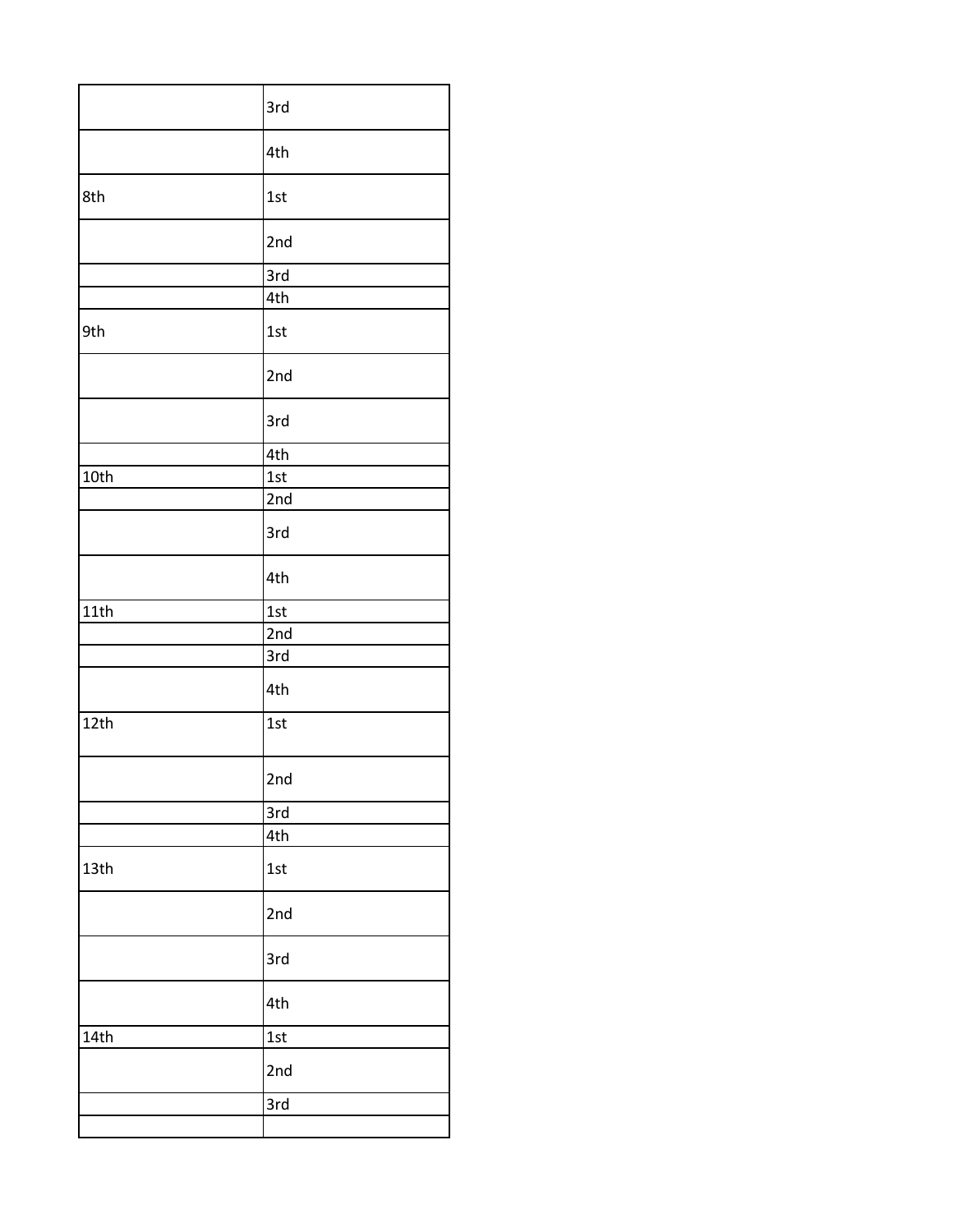|      | 4th |
|------|-----|
| 15th | 1st |
|      | 2nd |
|      | 3rd |
|      | 4th |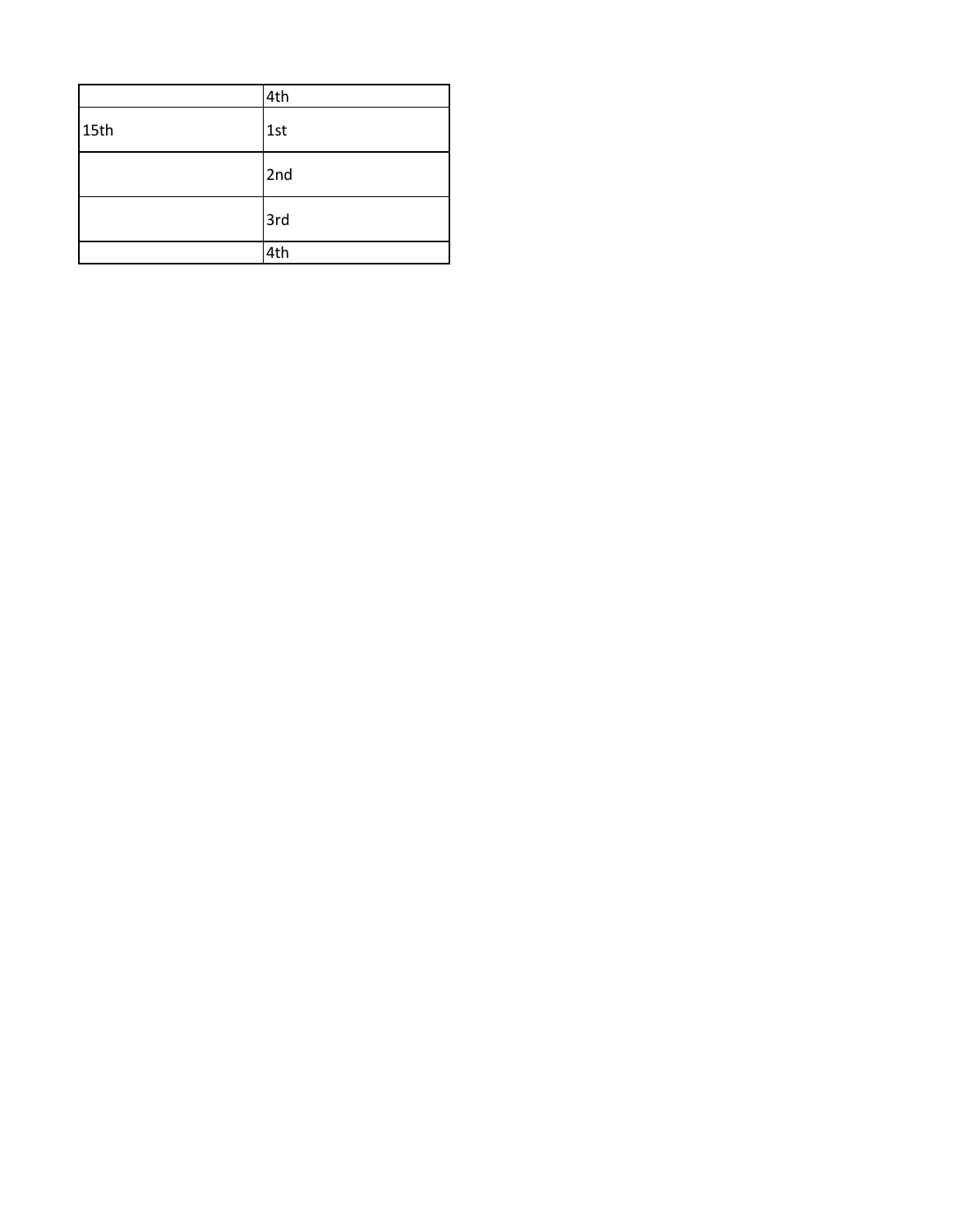| <b>LESSON PLAN</b>                                                                                                      |  |  |
|-------------------------------------------------------------------------------------------------------------------------|--|--|
| Name of the Teaching Faculty: GOURANGA CHARAN PRADAHAN                                                                  |  |  |
| <b>Semester From Date:</b><br>to Date:                                                                                  |  |  |
| No. of Weeks: 15                                                                                                        |  |  |
|                                                                                                                         |  |  |
|                                                                                                                         |  |  |
| <b>Theory/ Practical Topics</b>                                                                                         |  |  |
| <b>1.0 HYDROSTATICS:</b><br>1.1 Properties of fluid: density, specific gravity                                          |  |  |
| 1.1 Properties of fluid: density, specific gravity                                                                      |  |  |
| 1.1 Properties of fluid: density, specific gravity                                                                      |  |  |
| 1.1 Properties of fluid: surface tension, capillarity                                                                   |  |  |
| 1.1 Properties of fluid: surface tension, capillarity                                                                   |  |  |
| 1.1 Properties of fluid: viscosity and their uses                                                                       |  |  |
| 1.1 Properties of fluid: viscosity and their uses                                                                       |  |  |
| 1.2 Pressure and its measurements: intensity of pressure,                                                               |  |  |
| 1.2 Pressure and its measurements: atmospheric pressure,                                                                |  |  |
| 1.2 Pressure and its measurements: gauge pressure,                                                                      |  |  |
| 1.2 Pressure and its measurements: absolute pressure and vacuum pressure                                                |  |  |
| 1.2 Pressure and its measurements:absolute pressure and vacuum pressure; relationship between                           |  |  |
| atmospheric pressure,                                                                                                   |  |  |
| 1.2 Pressure and its measurements:absolute pressure and vacuum pressure; relationship between                           |  |  |
| atmospheric pressure, absolute pressure and gauge pressure; pressure head; pressure gauges                              |  |  |
|                                                                                                                         |  |  |
| 1.2 Pressure and its measurements:absolute pressure and vacuum pressure; relationship between                           |  |  |
| atmospheric pressure, absolute pressure and gauge pressure; pressure head; pressure gauges                              |  |  |
| 1.3 Pressure exerted on an immersed surface: Total pressure, resultant pressure                                         |  |  |
| 1.3 Pressure exerted on an immersed surface: Total pressure, resultant pressure                                         |  |  |
| 1.3 Pressure exerted on an immersed surface: Total pressure, resultant pressure                                         |  |  |
| 1.3 Pressure exerted on an immersed surface: expression for total pressure exerted on horizontal &                      |  |  |
| vertical surface.                                                                                                       |  |  |
| 1.3 Pressure exerted on an immersed surface: expression for total pressure exerted on horizontal &                      |  |  |
| vertical surface.<br>1.3 Pressure exerted on an immersed surface: expression for total pressure exerted on horizontal & |  |  |
| vertical surface.                                                                                                       |  |  |
| <b>Question and Answer Discussion</b>                                                                                   |  |  |
| 1.4 Floatation and buoyancy: Archimedes principle.                                                                      |  |  |
| 1.4 Floatation and buoyancy: buoyancy & center of buoyancy.                                                             |  |  |
| 1.4 Floatation and buoyancy: center of pressure, metacenter, metacentric height, numerical                              |  |  |
| problems.                                                                                                               |  |  |
| 1.4 Floatation and buoyancy: center of pressure, metacenter, metacentric height, numerical                              |  |  |
| problems.                                                                                                               |  |  |
| 2.0 KINEMATICS OF FLUID FLOW:                                                                                           |  |  |
| 2.1 Basic equation of fluid flow and their application: rate of discharge                                               |  |  |
|                                                                                                                         |  |  |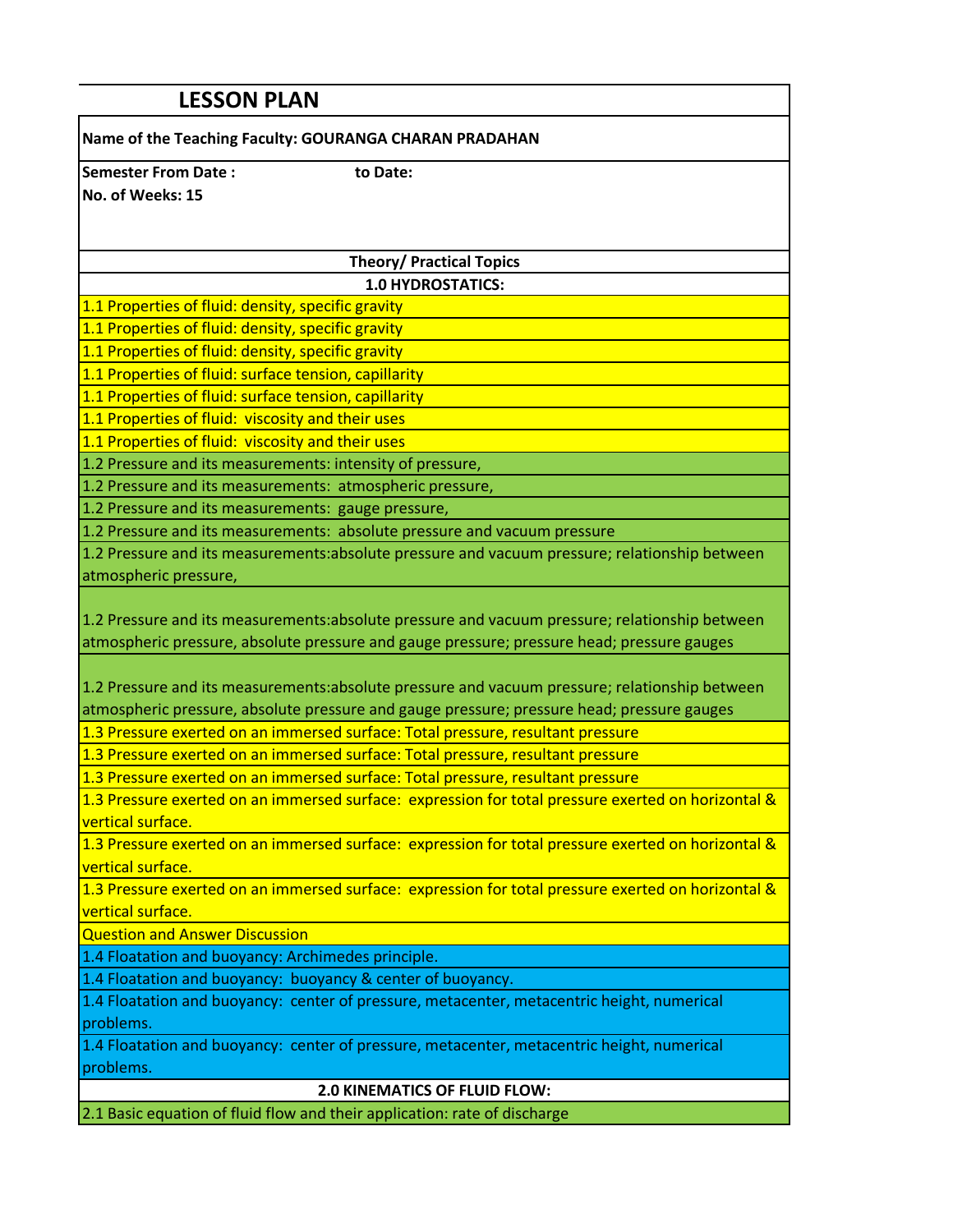2.1 Basic equation of fluid flow and their application: equation of continuity of liquid flow,

2.1 Basic equation of fluid flow and their application: total energy of a liquid in motion- potential, kinetic & pressure

2.1 Basic equation of fluid flow and their application: Bernoulli's theorem and its limitations.

2.1 Basic equation of fluid flow and their application: Practical applications of Bernoulli's equation.

2.2 Flow over Notches: notch

2.2 Flow over Notches: types of notches

2.2 Flow over Notches: discharge through different types of notches and their application.(No Derivation)

2.2 Flow over Notches: discharge through different types of notches and their application.(No Derivation)

2.2 Flow over Notches: discharge through different types of notches and their application. (No Derivation)

2.3 Flow over Weirs: weir and difference with notches,

2.3 Flow over Weirs: weir and difference with notches,

2.3 Flow over Weirs: types of weirs,

2.3 Flow over Weirs: discharge formulae for different types of weirs and their application.(No Derivation)

2.3 Flow over Weirs: discharge formulae for different types of weirs and their application.(No Derivation)

2.4 Types of flow through the pipes: uniform and non uniform.

2.4 Types of flow through the pipes: uniform and non uniform.

2.4 Types of flow through the pipes: laminar and turbulent.

2.4 Types of flow through the pipes: steady and unsteady; Reynold's number and its application

2.4 Types of flow through the pipes: steady and unsteady; Reynold's number and its application

2.5 Losses of head of a liquid flowing through pipes: due to friction(statement of Darcy's equation) 2.5 Losses of head of a liquid flowing through pipes: sudden enlargement.

2.5 Losses of head of a liquid flowing through pipes: sudden contraction.

2.5 Losses of head of a liquid flowing through pipes: change of direction of flow,loss at inlet & exit (No derivation, only statement of formulae & their application),

2.5 Losses of head of a liquid flowing through pipes: total energy lines & hydraulic gradient lines.

2.6 Flow through the Open Channels: Types of channel sections rectangular, trapezoidal and circular.

2.6 Flow through the Open Channels: discharge formulae- Chezy's and Manning's equation. 2.6 Flow through the Open Channels: best economical section.

2.6 Flow through the Open Channels: phenomenon of hydraulic jump(only description and no derivation)

Question and Answer Discussion

**3.0 PUMPS:**